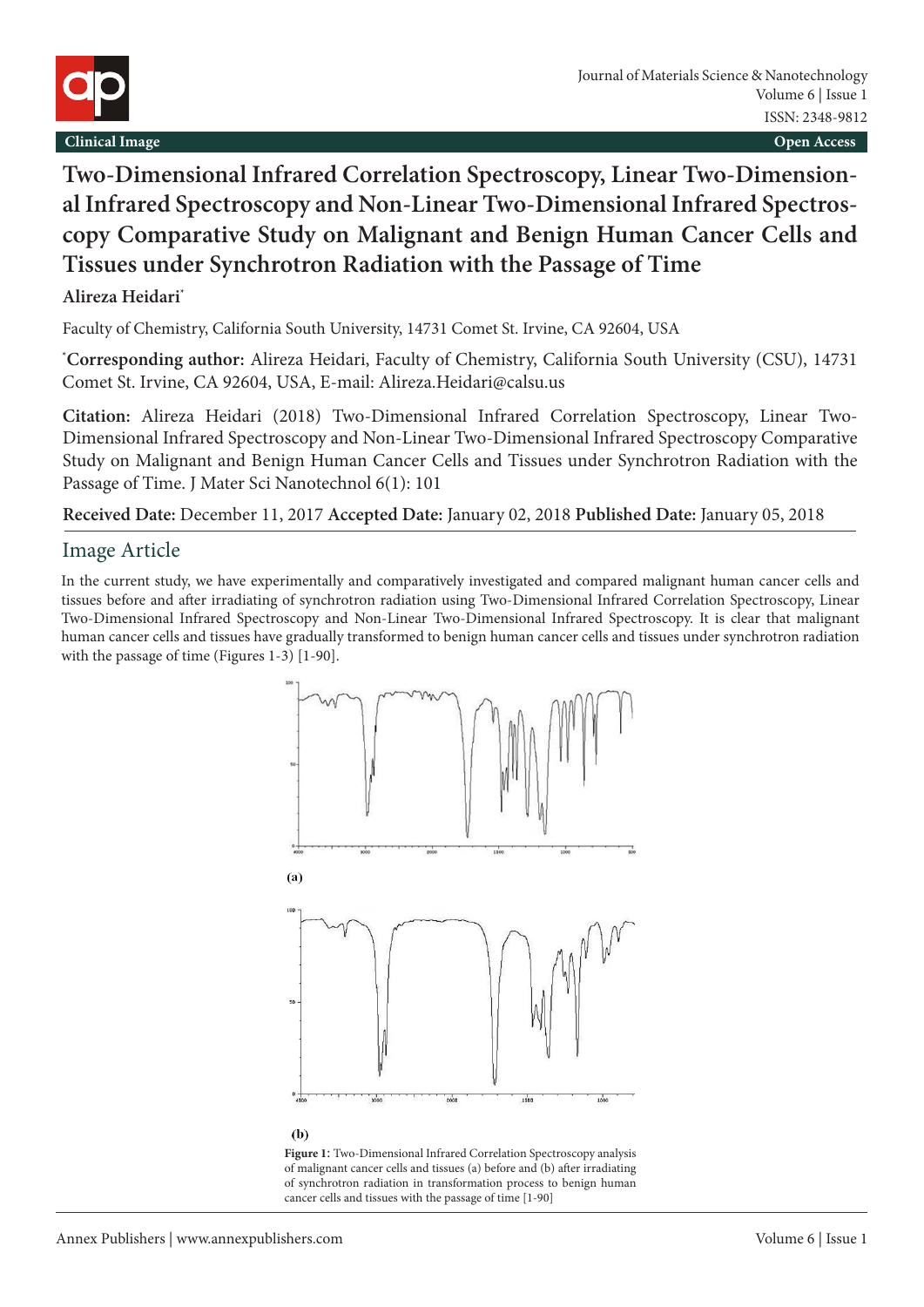





**Figure 3:** Non-Linear Two-Dimensional Infrared Spectroscopy analysis of malignant cancer cells and tissues (a) before and (b) after irradiating of synchrotron radiation in transformation process to benign human cancer cells and tissues with the passage of time [1-90]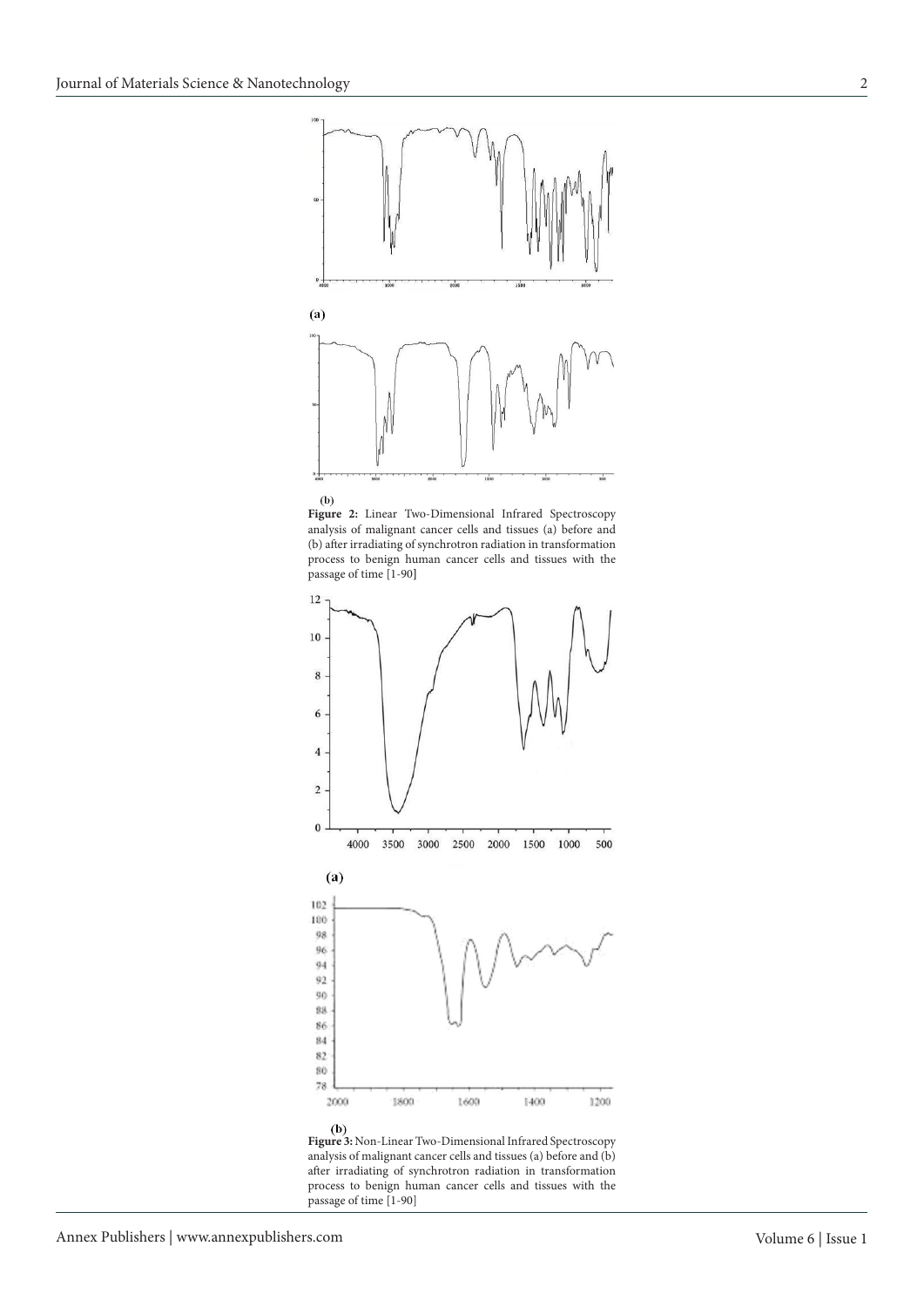It can be concluded that malignant human cancer cells and tissues have gradually transformed to benign human cancer cells and tissues under synchrotron radiation with the passage of time (Figures 1-3) [1-90].

## References

[1. Alireza Heidari, Christopher Brown \(2015\) Study of Composition and Morphology of Cadmium Oxide \(CdO\) Nanoparticles for Eliminating Cancer Cells. J](https://pdfs.semanticscholar.org/a567/abbdf0db03020084e32e93af2058879fb48e.pdf)  Nanomed Res 2:1- 20.

[2. Alireza Heidari, Christopher Brown \(2015\) Study of Surface Morphological, Phytochemical and Structural Characteristics of Rhodium \(III\) Oxide \(Rh2O3\)](https://www.scipress.com/IJPPE.1.15.pdf)  Nanoparticles, International Journal of Pharmacology, Phytochemistry and Ethnomedicine. 1: 15-19.

[3. Alireza Heidari \(2016\) An Experimental Biospectroscopic Study on Seminal Plasma in Determination of Semen Quality for Evaluation of Male Infertility. Int J](https://www.omicsonline.org/open-access/an-experimental-biospectroscopic-study-on-seminal-plasma-in-determination-of-semen-quality-for-evaluation-of-male-infertility-0976-4860-1000e007.php?aid=70477)  Adv Technol 7: e007.

[4. Alireza Heidari \(2016\) Extraction and Preconcentration of N–Tolyl–Sulfonyl–Phosphoramid–Saeure–Dichlorid as an Anti–Cancer Drug from Plants: A Phar](https://www.omicsonline.org/open-access/extraction-and-preconcentration-of-ntolylsulfonylphosphoramidsaeuredichlorid-as-an-anticancer-drug-from-plants-a-pharmacognosystud-jpnp-1000e103.php?aid=70582)macognosy Study. J Pharmacogn Nat Prod 2: e103.

[5. Alireza Heidari \(2016\) A Thermodynamic Study on Hydration and Dehydration of DNA and RNA−Amphiphile Complexes. J Bioeng Biomed Sci S: 006.](https://www.omicsonline.org/open-access/a-thermodynamic-study-on-hydration-and-dehydration-of-dna-and-rnaamphiphile-complexes-2155-9538-1000S3-006.php?aid=70643)

[6. Alireza Heidari \(2016\) Computational Studies on Molecular Structures and Carbonyl and Ketene Groups' Effects of Singlet and Triplet Energies of Azidoketene](https://www.omicsonline.org/open-access/computational-studies-on-molecular-structures-and-carbonyl-and-ketenegroups-effects-of-singlet-and-triplet-energies-of-azidoketene-2168-9679-1000e142.php?aid=70355)  O=C=CH–NNN and Isocyanatoketene O=C=CH–N=C=O. J Appl Computat Math 5: e142.

[7. Alireza Heidari \(2016\) Study of Irradiations to Enhance the Induces the Dissociation of Hydrogen Bonds between Peptide Chains and Transition from Helix](https://www.omicsonline.org/open-access/study-of-irradiations-to-enhance-the-induces-the-dissociation-ofhydrogen-bonds-between-peptide-chains-and-transition-from-helixstr-2167-7956-1000e146.php?aid=70649)  Structure to Random Coil Structure Using ATR–FTIR, Raman and 1HNMR Spectroscopies. J Biomol Res Ther 5: e146.

[8. Alireza Heidari \(2016\) Future Prospects of Point Fluorescence Spectroscopy, Fluorescence Imaging and Fluorescence Endoscopy in Photodynamic Therapy](https://www.omicsonline.org/open-access/future-prospects-of-point-fluorescence-spectroscopy-fluorescenceimaging-and-fluorescence-endoscopy-in-photodynamic-therapy-pdt-for-1948-593X-1000e135.php?aid=70496)  (PDT) for Cancer Cells. J Bioanal Biomed 8: e135.

[9. Alireza Heidari \(2016\) A Bio–Spectroscopic Study of DNA Density and Color Role as Determining Factor for Absorbed Irradiation in Cancer Cells. Adv Cancer](https://www.omicsonline.org/open-access/a-biospectroscopic-study-of-dna-density-and-color-role-as-determining-factor-for-absorbed-irradiation-in-cancer-cells-acp-1000e102.php?aid=71045)  Prev 1: e102.

[10. Alireza Heidari \(2016\) Manufacturing Process of Solar Cells Using Cadmium Oxide \(CdO\) and Rhodium \(III\) Oxide \(Rh2O3\) Nanoparticles. J Biotechnol](https://www.omicsonline.org/open-access/manufacturing-process-of-solar-cells-using-cadmium-oxide-cdo-and-rhodium-iii-oxide-rh2o3-nanoparticles-2155-952X-1000e125.php?aid=71790)  Biomater 6: e125.

[11. Alireza Heidari \(2016\) A Novel Experimental and Computational Approach to Photobiosimulation of Telomeric DNA/RNA: A Biospectroscopic and Photo](https://www.omicsonline.org/open-access/a-novel-experimental-and-computational-approach-to-photobiosimulation-of-telomeric-dnarna-a-biospectroscopic-and-photobiological-s-jrd-1000144.php?aid=71949)biological Study. J Res Development 4: 144.

[12. Alireza Heidari \(2016\) Biochemical and Pharmacodynamical Study of Microporous Molecularly Imprinted Polymer Selective for Vancomycin, Teicoplanin,](https://www.omicsonline.org/open-access/biochemical-and-pharmacodynamical-study-of-microporous-molecularlyimprinted-polymer-selective-for-vancomycin-teicoplanin-oritavanc-2168-9652-1000e146.php?aid=70970)  Oritavancin, Telavancin and Dalbavancin Binding. Biochem Physiol 5: e146.

[13. Alireza Heidari \(2016\) Anti–Cancer Effect of UV Irradiation at Presence of Cadmium Oxide \(CdO\) Nanoparticles on DNA of Cancer Cells: A Photodynamic](http://www.acanceresearch.com/cancer-research/anticancer-effect-of-uv-irradiation-at-presence-of-cadmium-oxide-cdo-nanoparticles-on-dna-of-cancer-cells-a-photodynamic-therapy-s.pdf)  Therapy Study. Arch Cancer Res 4: 1.

14. Alireza Heidari (2016) Biospectroscopic Study on Multi–Component Reactions (MCRs) in Two A–Type and B–Type Conformations of Nucleic Acids to Deter[mine Ligand Binding Modes, Binding Constant and Stability of Nucleic Acids in Cadmium Oxide \(CdO\) Nanoparticles–Nucleic Acids Complexes as Anti–Cancer](http://www.acanceresearch.com/cancer-research/biospectroscopic-study-on-multicomponent-reactions-mcrs-in-two-atype-and-btype-conformations-of-nucleic-acids-to-determine-ligand.php?aid=9093)  Drugs. Arch Cancer Res 4: 2.

[15. Alireza Heidari \(2016\) Simulation of Temperature Distribution of DNA/RNA of Human Cancer Cells Using Time–Dependent Bio–Heat Equation and Nd: YAG](https://www.omicsonline.org/open-access/spectroscopy-and-quantum-mechanics-of-the-helium-dimer-he2-neon-dimer-ne2-argon-dimer-ar2-krypton-dimer-kr2-xenon-dimer-xe2-radon-2150-3494-1000e112.php?aid=72392)  Lasers. Arch Cancer Res 4: 2.

16. Alireza Heidari (2016) Quantitative Structure–Activity Relationship (QSAR) Approximation for Cadmium Oxide (CdO) and Rhodium (III) Oxide (Rh2O3) Nanoparticles as Anti–Cancer Drugs for the Catalytic Formation of Proviral DNA from Viral RNA Using Multiple Linear and Non–Linear Correlation Approach. Ann Clin Lab Res 4: 1.

[17. Alireza Heidari \(2016\) Biomedical Study of Cancer Cells DNA Therapy Using Laser Irradiations at Presence of Intelligent Nanoparticles. J Biomedical Sci 5: 2.](http://www.jbiomeds.com/biomedical-sciences/biomedical-study-of-cancer-cells-dna-therapy-using-laser-irradiations-at-presence-of-intelligent-nanoparticles.php?aid=9049)

[18. Alireza Heidari \(2016\) Measurement the Amount of Vitamin D2 \(Ergocalciferol\), Vitamin D3 \(Cholecalciferol\) and Absorbable Calcium \(Ca2+\), Iron \(II\)](https://www.omicsonline.org/open-access/measurement-the-amount-of-vitamin-d2-ergocalciferol-vitamin-d3cholecalciferol-and-absorbable-calcium-ca2-iron-ii-fe2magnesium-mg2-2155-6180-1000292.php?aid=72126)  (Fe2+), Magnesium (Mg2+), Phosphate (PO4–) and Zinc (Zn2+) in Apricot Using High–Performance Liquid Chromatography (HPLC) and Spectroscopic Techniques. J Biom Biostat 7: 292.

[19. Alireza Heidari \(2016\) Spectroscopy and Quantum Mechanics of the Helium Dimer \(He2+\), Neon Dimer \(Ne2+\), Argon Dimer \(Ar2+\), Krypton Dimer](https://www.omicsonline.org/open-access/spectroscopy-and-quantum-mechanics-of-the-helium-dimer-he2-neon-dimer-ne2-argon-dimer-ar2-krypton-dimer-kr2-xenon-dimer-xe2-radon-2150-3494-1000e112.php?aid=72392)  (Kr2+), Xenon Dimer (Xe2+), Radon Dimer(Rn2+) and Ununoctium Dimer (Uuo2+) Molecular Cations. Chem Sci J 7: e112.

[20. Alireza Heidari \(2016\) Human Toxicity Photodynamic Therapy Studies on DNA/RNA Complexes as a Promising New Sensitizer for the Treatment of Malig](https://www.omicsonline.org/open-access/human-toxicity-photodynamic-therapy-studies-on-dnarna-complexesas-a-promising-new-sensitizer-for-the-treatment-of-malignant-tumors-2157-7609-1000e129.php?aid=73041)nant Tumors Using Bio–Spectroscopic Techniques. J Drug Metab Toxicol 7: e129.

[21. Alireza Heidari \(2016\) Novel and Stable Modifications of Intelligent Cadmium Oxide \(CdO\) Nanoparticles as Anti–Cancer Drug in Formation of Nucleic Acids](https://www.omicsonline.org/open-access/novel-and-stable-modifications-of-intelligent-cadmium-oxide-cdonanoparticles-as-anticancer-drug-in-formation-of-nucleic-acidscompl-2167-0501-1000207.php?aid=73082)  Complexes for Human Cancer Cells' Treatment. Biochem Pharmacol (Los Angel) 5: 207.

[22. Alireza Heidari \(2016\) A Combined Computational and QM/MM Molecular Dynamics Study on Boron Nitride Nanotubes \(BNNTs\), Amorphous Boron Ni](https://scholar.google.co.in/scholar?hl=en&as_sdt=0%2C5&q=A+Combined+Computational+and+QM%2FMM+Molecular+Dynamics+Study+on+Boron+Nitride+Nanotubes+%28BNNTs%29%2C+Amorphous+Boron+Nitride+Nanotubes+%28a%E2%80%93BNNTs%29+and+Hexagonal+Boron+Nitride+Nanotubes+%28h%E2%80%93BNNTs%29+as+Hydrogen+Storage&btnG=)tride Nanotubes (a–BNNTs) and Hexagonal Boron Nitride Nanotubes (h–BNNTs) as Hydrogen Storage. Struct Chem Crystallogr Commun 2: 1.

[23. Alireza Heidari \(2016\) Pharmaceutical and Analytical Chemistry Study of Cadmium Oxide \(CdO\) Nanoparticles Synthesis Methods and Properties as Anti–](https://www.omicsonline.org/open-access/pharmaceutical-and-analytical-chemistry-study-of-cadmium-oxide-cdonanoparticles-synthesis-methods-and-properties-as-anticancer-dru-2471-2698-1000113.php?aid=73658) Cancer Drug and its Effect on Human Cancer Cells. Pharm Anal Chem Open Access 2: 113.

[24. Alireza Heidari \(2016\) A Chemotherapeutic and Biospectroscopic Investigation of the Interaction of Double–Standard DNA/RNA–Binding Molecules](https://www.omicsonline.org/open-access/a-chemotherapeutic-and-biospectroscopic-investigation-of-the-interaction-of-doublestandard-dnarnabinding-molecules-with-cadmium-ox-2167-7700-1000e129.php?aid=73647)  with Cadmium Oxide (CdO) and Rhodium (III) Oxide (Rh2O3) Nanoparticles as Anti–Cancer Drugs for Cancer Cells' Treatment. Chemo Open Access 5: e129, 2016.

[25. Alireza Heidari \(2016\) Pharmacokinetics and Experimental Therapeutic Study of DNA and Other Biomolecules Using Lasers: Advantages and Applications. J](https://www.omicsonline.org/open-access/pharmacokinetics-and-experimental-therapeutic-study-of-dna-and-otherbiomolecules-using-lasers-advantages-and-applications-jpet-1000e005.php?aid=73561)  Pharmacokinet Exp Ther 1: e005.

[26. Alireza Heidari \(2016\) Determination of Ratio and Stability Constant of DNA/RNA in Human Cancer Cells and Cadmium Oxide \(CdO\) Nanoparticles Com](https://electroanalytical.imedpub.com/determination-of-ratio-and-stability-constant-of-dnarna-in-human-cancer-cells-and-cadmium-oxide-cdo-nanoparticles-complexes-using.pdf)plexes Using Analytical Electrochemical and Spectroscopic Techniques. Insights Anal Electrochem 2: 1.

[27. Alireza Heidari \(2016\) Discriminate between Antibacterial and Non–Antibacterial Drugs Artificial Neutral Networks of a Multilayer Perceptron \(MLP\) Type](https://scholar.google.co.in/scholar?hl=en&as_sdt=0%2C5&q=Discriminate+between+Antibacterial+and+Non%E2%80%93Antibacterial+Drugs+Artificial+Neutral+Networks+of+a+Multilayer+Perceptron+%28MLP%29+Type+Using+a+Set+of+Topological+Descriptors&btnG=)  Using a Set of Topological Descriptors. J Heavy Met Toxicity Dis. 1: 2.

[28. Alireza Heidari \(2016\) Combined Theoretical and Computational Study of the Belousov–Zhabotinsky Chaotic Reaction and Curtius Rearrangement for Synthe](http://medicalphysics.imedpub.com/combined-theoretical-and-computationalstudy-of-the-belousovzhabotinsky-chaoticreaction-and-curtius-rearrangement-forsynthesis-of-m.php?aid=9632)sis of Mechlorethamine, Cisplatin, Streptozotocin, Cyclophosphamide, Melphalan, Busulphan and BCNU as Anti–Cancer Drugs. Insights Med Phys. 1: 2.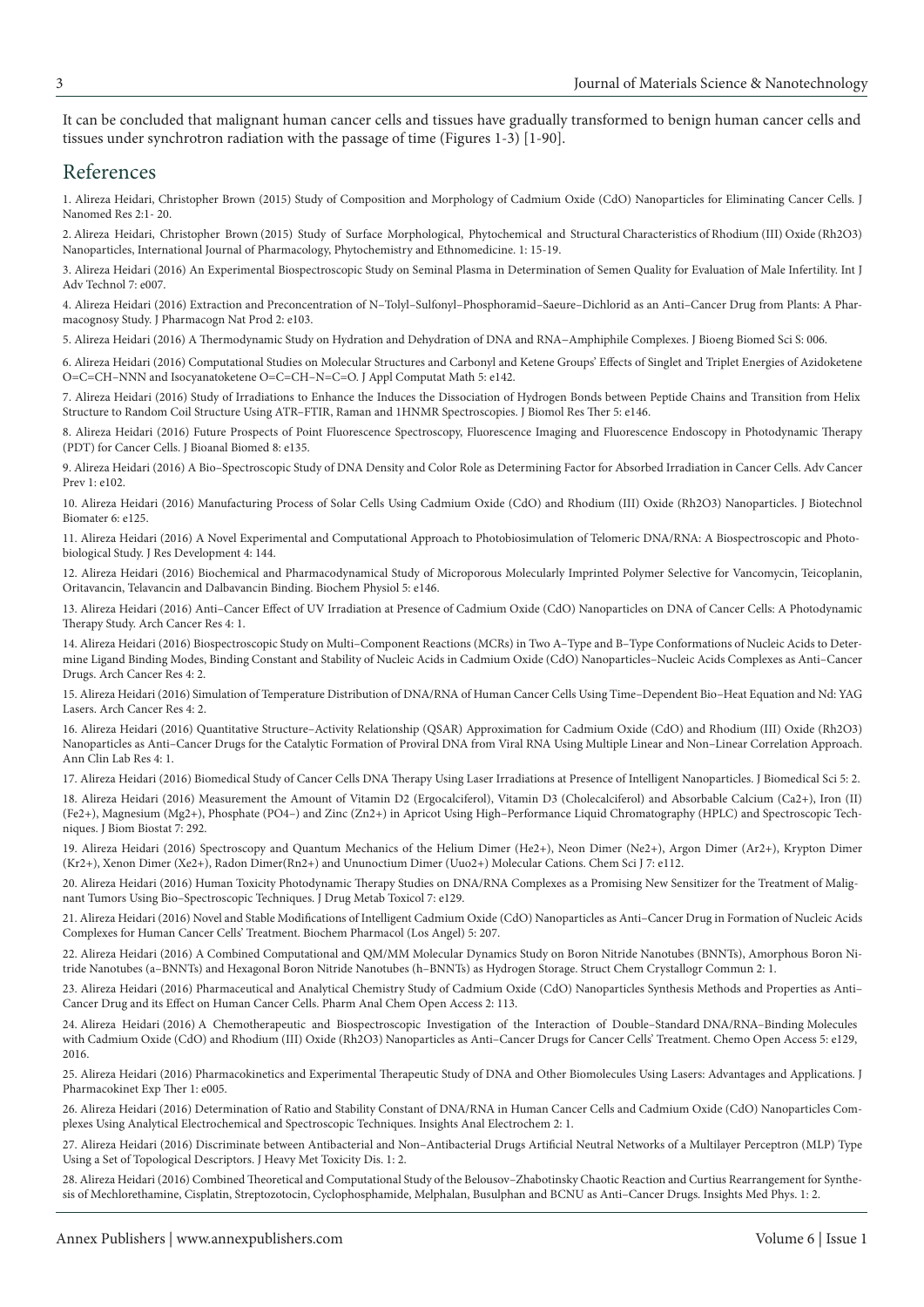[29. Alireza Heidari \(2016\) A Translational Biomedical Approach to Structural Arrangement of Amino Acids' Complexes: A Combined Theoretical and Computa](http://www.transbiomedicine.com/translational-biomedicine/a-translational-biomedical-approach-to-structural-arrangement-of-amino-acids-complexes-a-combined-theoretical-and-computational-st.php?aid=9653)tional Study. Transl Biomed 7: 2.

[30. Alireza Heidari \(2016\) Ab Initio and Density Functional Theory \(DFT\) Studies of Dynamic NMR Shielding Tensors and Vibrational Frequencies of DNA/RNA](https://www.omicsonline.org/open-access/ab-initio-and-density-functional-theory-dft-studies-of-dynamic-nmrshielding-tensors-and-vibrational-frequencies-of-dnarna-andcadmi-2155-983X-1000e144.php?aid=74217)  and Cadmium Oxide (CdO) Nanoparticles Complexes in Human Cancer Cells. J Nanomedine Biotherapeutic Discov 6: e144.

[31. Heidari A \(2016\) Molecular Dynamics and Monte–Carlo Simulations for Replacement Sugars in InsulinResistance, Obesity, LDL Cholesterol, Triglycerides,](https://www.omicsonline.org/open-access/molecular-dynamics-and-montecarlo-simulations-for-replacement-sugars-ininsulin-resistance-obesity-ldl-cholesterol-triglycerides-me-2168-958X-1000e111.php?aid=74707)  Metabolic Syndrome, Type 2 Diabetes and Cardiovascular Disease: A Glycobiological Study. J Glycobiol 5: e111.

[32. Heidari A \(2016\) Synthesis and Study of 5–\[\(Phenylsulfonyl\)Amino\]–1,3,4–Thiadiazole–2–Sulfonamide asPotential Anti–Pertussis Drug Using Chromatogra](https://www.omicsonline.org/open-access/synthesis-and-study-of-5phenylsulfonylamino134thiadiazole2sulfonamide-as-potential-antipertussis-drug-using-chromatography-and-spe-2161-1025-1000e137.php?aid=75143)phy and Spectroscopy Techniques. Transl Med (Sunnyvale) 6:e137.

[33. Heidari A \(2016\) Nitrogen, Oxygen, Phosphorus and Sulphur Heterocyclic Anti–Cancer Nano DrugsSeparation in the Supercritical Fluid of Ozone \(O3\) Using](http://ejbio.imedpub.com/nitrogen-oxygen-phosphorus-and-sulphur-heterocyclicanti-cancer-nano-drugs-separation-in-the-supercritical-fluidof-ozone-o3-using-s.php?aid=9768)  Soave–Redlich–Kwong (SRK) and Pang–Robinson (PR) Equations. Electronic J Biol 12: 4.

[34. Heidari A \(2016\) An Analytical and Computational Infrared Spectroscopic Review of Vibrational Modes inNucleic Acids. Austin J Anal Pharm Chem 3: 1058.](https://goo.gl/haFSKT) [35. Heidari A, Brown C \(2016\) Phase, Composition and Morphology Study and Analysisof Os–Pd/HfCNanocomposites. Nano Res Appl 2: 1.](http://nanotechnology.imedpub.com/phase-composition-and-morphology-study-and-analysis-of-ospdhfc-nanocomposites.pdf)

[36. Heidari A, Brown C \(2016\) Vibrational Spectroscopic Study of Intensities and Shifts of SymmetricVibration Modes of Ozone Diluted by Cumene. International](https://www.sciencepubco.com/index.php/IJAC/article/view/6080)  Journal of Advanced Chemistry 4: 10.

[37. Heidari A \(2016\) Study of the Role of Anti-Cancer Molecules with Different Sizes for Decreasing Corresponding Bulk Tumor Multiple Organs or Tissues. Arch](http://www.acanceresearch.com/cancer-research/study-of-the-role-of-anticancer-molecules-with-different-sizes-for-decreasing-corresponding-bulk-tumor-multiple-organs-or-tissues.php?aid=9809)  Can Res 4: 2.

[38. Heidari A \(2016\) Genomics and Proteomics Studies of Zolpidem, Necopidem, Alpidem, Saripidem, Miroprofen,Zolimidine, Olprinone and Abafungin as Anti-](https://www.omicsonline.org/open-access/genomics-and-proteomics-studies-of-zolpidem-necopidem-alpidem-saripidem-miroprofen-zolimidine-olprinone-and-abafungin-as-antitumor-2153-0602-1000e125.php?aid=75982)Tumor, Peptide Antibiotics, Antiviral and Central Nervous System (CNS) Drugs. J Data Mining Genomics & Proteomics 7: e125.

[39. Heidari A \(2016\) Pharmacogenomics and Pharmacoproteomics Studies of Phosphodiesterase–5 \(PDE5\)Inhibitors and Paclitaxel Albumin–Stabilized Nanopar](https://pdfs.semanticscholar.org/30c0/b0dbc699f1aaffc30685eba84698c21f5269.pdf)ticles as Sandwiched Anti–Cancer Nano Drugs between Two DNA/RNA Molecules of Human Cancer Cells. J Pharmacogenomics Pharmacoproteomics 7: e153.

[40. Heidari A \(2016\) Biotranslational Medical and Biospectroscopic Studies of Cadmium Oxide \(CdO\) Nanoparticles–DNA/RNA Straight and Cycle Chain Com](http://www.transbiomedicine.com/translational-biomedicine/biotranslational-medical-and-biospectroscopic-studies-of-cadmium-oxidecdo-nanoparticlesdnarna-straight-and-cycle-chain-complexes-a.php?aid=9835)plexes as Potent Anti–Viral, Anti–Tumor and Anti- Microbial Drugs: A Clinical Approach. Transl Biomed 7: 2.

[41. Heidari A \(2016\) A Comparative Study on Simultaneous Determination and Separation of Adsorbed CadmiumOxide \(CdO\) Nanoparticles on DNA/RNA of](http://www.acanceresearch.com/cancer-research/a-comparative-study-on-simultaneous-determination-and-separation-of-adsorbed-cadmium-oxide-cdo-nanoparticles-on-dnarna-of-human-ca.php?aid=9862)  Human Cancer Cells Using Biospectroscopic Techniques andDielectrophoresis (DEP) Method. Arch Can Res 4: 2.

[42. Heidari A \(2016\) Cheminformatics and System Chemistry of Cisplatin, Carboplatin, Nedaplatin, Oxaliplatin,Heptaplatin and Lobaplatin as Anti-Cancer Nano](http://datamining.imedpub.com/cheminformatics-and-system-chemistry-of-cisplatin-carboplatin-nedaplatinoxaliplatin-heptaplatin-and-lobaplatin-as-anticancer-nano.php?aid=9880)  Drugs: A Combined Computational and Experimental Study. J Inform Data Min 1: 3.

[43. Heidari A \(2016\) Linear and Non-Linear Quantitative Structure-Anti-Cancer-Activity Relationship\(QSACAR\) Study of Hydrous Ruthenium \(IV\) Oxide](https://www.omicsonline.org/open-access/linear-and-nonlinear-quantitative-structureanticanceractivityrelationship-qsacar-study-of-hydrous-ruthenium-iv-oxide-ruo2nanoparti-2329-6771-1000e110.php?aid=76867)  (RuO2) Nanoparticles as Non-Nucleoside Reverse Transcriptase Inhibitors (NNRTIs) and Anti-Cancer Nano Drugs. J Integr Oncol 5: e110.

[44. Heidari A \(2016\) Synthesis, Characterization and Biospectroscopic Studies of Cadmium Oxide \(CdO\)Nanoparticles–Nucleic Acids Complexes Absence of](https://www.omicsonline.org/open-access/synthesis-characterization-and-biospectroscopic-studies-of-cadmium-oxide-cdo-nanoparticles-nucleic-acids-complexes-absence-of-solu-JNCR-1000103.php?aid=76885)  Soluble Polymer as a Protective Agent Using Nucleic Acids Condensation and Solution Reduction Method. J Nanosci Curr Res 1: e101.

[45. Heidari A \(2016\) Coplanarity and Collinearity of 4'-Dinonyl-2,2'-Bithiazole in One Domain of Bleomycinand Pingyangmycin to be Responsible for Binding of](http://www.ijddr.in/drug-development/coplanarity-and-collinearity-of-4dinonyl22bithiazole-in-one-domain-of-bleomycin-and-pingyangmycin-to-be-responsible-for-bindingof.php?aid=9938)  Cadmium Oxide (CdO) Nanoparticles to DNA/RNA BidentateLigands as Anti-Tumor Nano Drug. Int J Drug Dev& Res 8: 007-8.

[46. Heidari A \(2016\) A Pharmacovigilance Study on Linear and Non-Linear Quantitative Structure\(Chromatographic\) Retention Relationships \(QSRR\) Models](https://www.omicsonline.org/open-access/a-pharmacovigilance-study-on-linear-and-nonlinear-quantitativestructure-chromatographic-retention-relationships-qsrr-models-forthe-2329-6887-1000e161.php?aid=78376)  for the Prediction of Retention Time of Anti-Cancer Nano Drugs under Synchrotron Radiations. J Pharmacovigil 4: e161.

[47. Heidari A \(2016\) Nanotechnology in Preparation of Semipermeable Polymers. J Adv Chem Eng 6: 157.](https://www.omicsonline.org/open-access/nanotechnology-in-preparation-of-semipermeable-polymers-2090-4568-1000157.php?aid=78336)

[48. Heidari A \(2016\) A Gastrointestinal Study on Linear and Non-Linear Quantitative Structure\(Chromatographic\) Retention Relationships \(QSRR\) Models for](https://www.omicsonline.org/open-access/dnarna-fragmentation-and-cytolysis-in-human-cancer-cells-treatedwith-diphthamide-nano-particles-derivatives-2090-4924-1000e102.php?aid=79143)  Analysis 5-Aminosalicylates Nano Particles as Digestive System Nano Drugs under Synchrotron Radiations. J Gastrointest Dig Syst 6: e119.

[49. Heidari A \(2016\) DNA/RNA Fragmentation and Cytolysis in Human Cancer Cells Treated with Diphthamide Nano Particles Derivatives. Biomedical Data](https://www.imedpub.com/articles/a-successful-strategy-for-the-prediction-of-solubility-in-the-construction-of-quantitative-structureactivity-relationship-qsar-and.pdf)  Mining 5: e102.

[50. Heidari A \(2016\) A Successful Strategy for the Prediction of Solubility in the Construction of Quantitative Structure–Activity Relationship \(QSAR\) and Quan](https://www.omicsonline.org/open-access/computational-study-on-molecular-structures-of-c20-c60-c240-c540c960-c2160-and-c3840-fullerene-nano-molecules-under-synchrotron-ra-2169-0022-1000282.php?aid=80465)titative Structure–Property Relationship (QSPR) underSynchrotron Radiations Using Genetic Function Approximation (GFA) Algorithm. J Mol Biol Biotech 1: 1.

[51. Heidari A \(2016\) Computational Study on Molecular Structures of C20, C60, C240, C540, C960, C2160and C3840Fullerene Nano Molecules under Synchrotron](http://biomedicine.imedpub.com/a-comparative-study-of-conformational-behavior-of-isotretinoin-13cis-retinoic-acid-and-tretinoin-alltrans-retinoic-acid-atra-nano.php?aid=17333)  Radiations Using Fuzzy Logic. J Material Sci Eng 5: 282.

[52. Heidari A \(2016\) Graph Theoretical Analysis of Zigzag PolyhexamethyleneBiguanide, PolyhexamethyleneAdipamide, PolyhexamethyleneBiguanide Gauze](https://www.omicsonline.org/open-access/graph-theoretical-analysis-of-zigzag-polyhexamethylene-biguanide-polyhexamethylene-adipamide-polyhexamethylene-biguanide-gauze-and-2168-9679-1000e143.php?aid=80804)  and PolyhexamethyleneBiguanide Hydrochloride (PHMB) Boron Nitride Nanotubes (BNNTs), Amorphous Boron Nitride Nanotubes (a–BNNTs) and Hexagonal Boron Nitride Nanotubes (h–BNNTs). J Appl Computat Math 5: e143.

[53. Heidari A \(2016\) The Impact of High Resolution Imaging on Diagnosis. Int J Clin Med Imaging 3: 1000e101.](https://scholar.google.co.in/scholar?hl=en&as_sdt=0%2C5&q=The+Impact+of+High+Resolution+Imaging+on+Diagnosis&btnG=)

[54. Heidari A \(2016\) A Comparative Study of Conformational Behavior of Isotretinoin \(13-Cis Retinoic Acid\) andTretinoin \(All–Trans Retinoic Acid \(ATRA\)\)](http://biomedicine.imedpub.com/a-comparative-study-of-conformational-behavior-of-isotretinoin-13cis-retinoic-acid-and-tretinoin-alltrans-retinoic-acid-atra-nano.php?aid=17333)  Nano Particles as Anti-Cancer Nano Drugs under Synchrotron Radiations Using Hartree–Fock (HF) and Density Functional Theory (DFT) Methods. Insights in Biomed 1: 2.

[55. Heidari A \(2016\) Advances in Logic, Operations and Computational Mathematics. J Appl Computat Math 5: 5.](https://www.omicsonline.org/open-access/advances-in-logic-operations-and-computational-mathematics-2168-9679-1000e144.php?aid=81158)

[56. Heidari A \(2016\) Mathematical Equations in Predicting Physical Behavior. J Appl Computat Math 5: 5.](https://www.omicsonline.org/open-access/mathematical-equations-in-predicting-physical-behavior-2168-9679-1000e145.php?aid=81159)

[57. Heidari A \(2016\) Chemotherapy a Last Resort for Cancer Treatment. Chemo Open Access 5: 4.](https://www.omicsonline.org/open-access/chemotherapy-a-last-resort-for-cancer-treatment-2167-7700-1000e130.php?aid=81319)

[58. Heidari A \(2016\) Separation and Pre–Concentration of Metal Cations–DNA/RNA Chelates Using MolecularBeam Mass Spectrometry with Tunable Vacuum](https://goo.gl/gHnG7S)  Ultraviolet (VUV) Synchrotron Radiation and Various Analytical Methods. Mass Spectrom Purif Tech 2: e101.

59. Heidari A (2016) Yoctosecond Quantitative Structure–Activity Relationship (QSAR) and QuantitativeStructure–Property Relationship (QSPR) under Synchro[tron Radiations Studies for Prediction of Solubility of Anti–Cancer Nano Drugs in Aqueous Solutions Using Genetic Function Approximation \(GFA\) Algorithm.](https://www.imedpub.com/articles/yoctosecond-quantitative-structure-activity-relationship-qsar-and-quantitative-structure-property-relationship-qspr-under-synchrot.pdf)  Insight Pharm Res 1: 6.

[60. Heidari A \(2016\) Cancer Risk Prediction and Assessment in Human Cells under Synchrotron Radiations UsingQuantitative Structure Activity Relationship](http://imagejournals.org/cancer-risk-prediction-and-assessment-in-human-cells-under-synchrotron-radiations-using-quantitative-structure-activity-relationship.pdf)  (QSAR) and Quantitative Structure Properties Relationship (QSPR) Studies. Int J Clin Med Imaging 3: 10.4172/2376-0249.1000516.

[61. Heidari A \(2016\) A Novel Approach to Biology. Electronic J Biol 12: 4.](http://ejbio.imedpub.com/a-novel-approach-to-biology.php?aid=17535)

[62. Heidari A \(2016\) Innovative Biomedical Equipment's for Diagnosis and Treatment. J Bioengineer & Biomedical Sci 6: 2.](https://www.omicsonline.org/open-access/innovative-biomedical-equipment-for-diagnosis-and-treatment-2155-9538-1000e125.ph.php?aid=87337)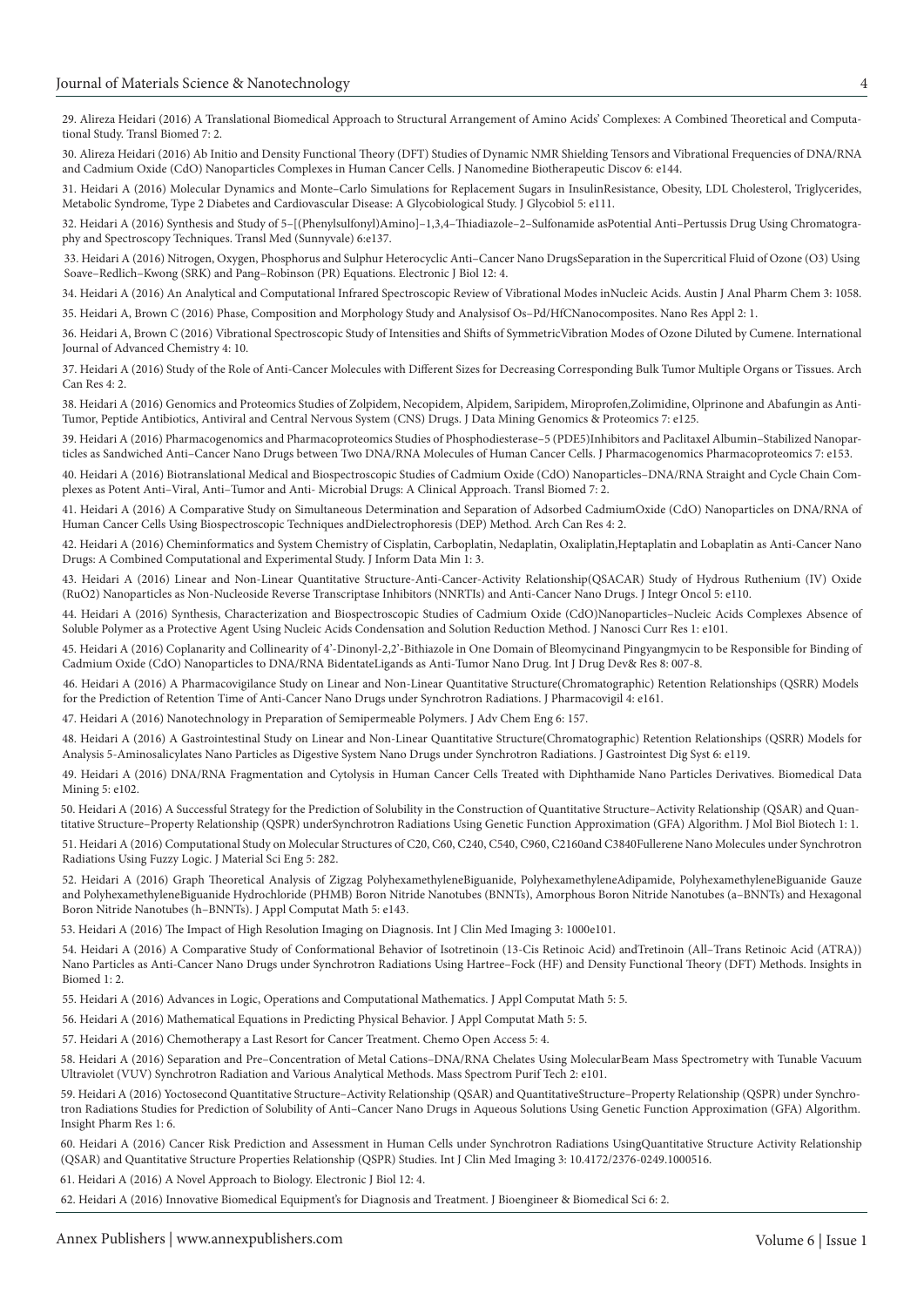[63. Heidari A \(2016\) Integrating Precision Cancer Medicine into Healthcare, Medicare Reimbursement Changesand the Practice of Oncology: Trends in Oncology](https://www.omicsonline.org/open-access/integrating-precision-cancer-medicine-into-healthcare-medicarereimbursement-changes-and-the-practice-of-oncology-trends-in-oncolog.php?aid=86766)  Medicine and Practices. J Oncol Med Pract 1: 2.

[64. Heidari A \(2016\) Promoting Convergence in Biomedical and Biomaterials Sciences and Silk Proteins forBiomedical and Biomaterials Applications: An Intro](https://www.omicsonline.org/open-access/promoting-convergence-in-biomedical-and-biomaterials-sciences-and-silkproteins-for-biomedical-and-biomaterials-applications-an-int-2155-9538-1000e126.php?aid=87317)duction to Materials in Medicine and Bioengineering Perspectives. J Bioengineer Biomedical Sci 6: 3.

[65. Heidari A \(2017\) X–Ray Fluorescence and X–Ray Diffraction Analysis on Discrete Element Modeling of NanoPowder Metallurgy Processes in Optimal Con](https://goo.gl/k4Y67S)tainer Design. J Powder Metall Min 6: 1.

[66. Heidari A \(2017\) Biomolecular Spectroscopy and Dynamics of Nano–Sized Molecules and Clusters as Cross–Linking–Induced Anti–Cancer and Immune–On](https://www.imedpub.com/articles/biomolecular-spectroscopy-and-dynamics-of-nanosized-molecules-and-clustersas-crosslinkinginduced-anticancer-and-immuneoncology-nan.php?aid=19262)cology Nano Drugs Delivery in DNA/RNA of Human Cancer Cells'Membranes under Synchrotron Radiations: A Payload–Based Perspective. Arch Chem Res 1: 2.

[67. Heidari A \(2017\) Deficiencies in Repair of Double–Standard DNA/RNA–Binding Molecules Identified in ManyTypes of Solid and Liquid Tumors Oncology in](https://www.scitechnol.com/peer-review/deficiencies-in-repair-of-doublestandard-dnarnabinding-molecules-identified-in-many-types-of-solid-and-liquid-tumors-oncology-in-h-QL3Y.php?article_id=6103)  Human Body for Advancing Cancer Immunotherapy Using Computer Simulations and Data Analysis. J Appl Bioinforma Comput Biol 6: 1.

[68. Heidari A \(2017\) Electronic Coupling among the Five Nanomolecules Shuts Down Quantum Tunneling in thePresence and Absence of an Applied Magnetic](https://www.imedpub.com/articles/electronic-coupling-among-the-five-nanomolecules-shuts-down-quantum-tunneling-in-the-presence-and-absence-of-an-applied-magnetic-f.php?aid=19461)  Field for Indication of the Dimer or other Provide Different Influences on the Magnetic Behavior of Single Molecular Magnets (SMMs) as Qubits for Quantum Computing. Glob J Res Rev 4: 2.

69. Heidari A (2017) Polymorphism in Nano–Sized Graphene Ligand–Induced Transformation of Au38–xAgx/xCux(SPh–tBu)24 to Au36–xAgx/xCux(SPh– [tBu\)24 \(x=1–12\) Nanomolecules for Synthesis of Au144– xAgx/xCux\[\(SR\)60, \(SC4\)60, \(SC6\)60, \(SC12\)60, \(PET\)60, \(p– MBA\)60, \(F\)60, \(Cl\)60, \(Br\)60, \(I\)60,](https://www.scitechnol.com/peer-review/polymorphism-in-nanosized-graphene-ligandinduced-transformation-of-au38xagxxcuxsphtbu24-to-au36xagxxcuxsphtbu24-x112-nanomolecules-v9Rx.php?article_id=6140)  (At)60, (Uus)60 and (SC6H13)60] Nano Clusters as Anti–Cancer Nano Drugs. J Nanomater Mol Nanotechnol 6: 3.

[70. Heidari A \(2017\) Biomedical Resource Oncology and Data Mining to Enable Resource Discovery in Medical,Medicinal, Clinical, Pharmaceutical, Chemical and](https://www.omicsonline.org/open-access/biomedical-resource-oncology-and-data-mining-to-enable-resourcediscovery-in-medical-medicinal-clinical-pharmaceutical-chemical-and-2090-4924-1000e103.php?aid=89799)  Translational Research and Their Applications in Cancer Research. Int J Biomed Data Min 6: e103.

[71. Heidari A \(2017\) Study of Synthesis, Pharmacokinetics, Pharmacodynamics, Dosing, Stability, Safety and Efficacy of Olympiadane Nanomolecules as Agent](https://www.omicsonline.org/open-access/study-of-synthesis-pharmacokinetics-pharmacodynamics-dosing-stability-safety-and-efficacy-of-olympiadane-nanomolecules-as-agent-fo-2329-6631-1000e154.pdf)  for Cancer Enzymotherapy, Immunotherapy, Chemotherapy, Radiotherapy, Hormone Therapy and Targeted Therapy under Synchrotorn Radiation. J Dev Drugs 6: e154.

[72. Heidari A \(2017\) A Novel Approach to Future Horizon of Top Seven Biomedical Research Topics to Watch in 2017: Alzheimer's, Ebola, Hypersomnia, Human](https://www.omicsonline.org/peer-reviewed/a-novel-approach-to-future-horizon-of-top-seven-biomedical-researchrntopics-to-watch-in-2017-alzheimers-ebola-hypersomnia-humanrni-90106.html)  Immunodeficiency Virus (HIV), Tuberculosis (TB),Microbiome/Antibiotic Resistance and Endovascular Stroke. J Bioengineer & Biomedical Sci 7: e127.

[73. Heidari A \(2017\) Opinion on Computational Fluid Dynamics \(CFD\) Technique. Fluid Mech Open Acc 4: 157.](https://www.omicsonline.org/open-access/opinion-on-computational-fluid-dynamics-cfd-technique-2476-2296-1000157.php?aid=90181)

[74. Heidari A \(2017\) Concurrent Diagnosis of Oncology Influence Outcomes in Emergency General Surgery forColorectal Cancer and Multiple Sclerosis](https://www.imedpub.com/articles/concurrent-diagnosis-of-oncology-influence-outcomes-in-emergency-general-surgery-for-colorectal-cancer-and-multiple-sclerosis-ms-t.pdf)  (MS) Treatment Using Magnetic Resonance Imaging (MRI) and Au329(SR)84, Au329–xAgx(SR)84, Au144(SR)60, Au68(SR)36, Au30(SR)18, Au102(SPh)44, Au38(SPh)24, Au38(SC2H4Ph)24, Au21S(SAdm)15, Au36(pMBA)24 and Au25(pMBA)18 Nano Clusters. J Surgery Emerg Med 1: 21.

[75. Heidari A \(2017\) Developmental Cell Biology in Adult Stem Cells Death and Autophagy to Trigger aPreventive Allergic Reaction to Common Airborne Al](https://www.scitechnol.com/peer-review/developmental-cell-biology-in-adult-stem-cells-death-and-autophagy-to-trigger-a-preventive-allergic-reaction-to-common-airborne-al-UR9x.php?article_id=6166)lergens under Synchrotron Radiation Using Nanotechnology for Therapeutic Goals in Particular Allergy Shots (Immunotherapy). Cell Biol (Henderson, NV) 6: 1.

[76. Heidari A \(2017\) Changing Metal Powder Characteristics for Elimination of the Heavy Metals Toxicity andDiseases in Disruption of Extracellular Matrix](https://www.omicsonline.org/open-access/changing-metal-powder-characteristics-for-elimination-of-the-heavymetals-toxicity-and-diseases-in-disruption-of-extracellular-matr-2168-9806-1000170.php?aid=91151)  (ECM) Proteins Adjustment in Cancer Metastases Induced by Osteosarcoma, Chondrosarcoma, Carcinoid, Carcinoma, Ewing's Sarcoma, Fibrosarcoma and Secondary Hematopoietic Solid or Soft Tissue Tumors. J Powder Metall Min 6: 170.

[77. Heidari A \(2017\) Nanomedicine–Based Combination Anti–Cancer Therapy between Nucleic Acids and Anti–Cancer Nano Drugs in Covalent Nano Drugs](http://www.imedpub.com/articles/nanomedicinebased-combination-anticancer-therapy-between-nucleic-acids-and-anticancer-nano-drugs-in-covalent-nano-drugs-delivery-s.php?aid=19819)  Delivery Systems for Selective Imaging and Treatment of Human Brain Tumors Using Hyaluronic Acid, Alguronic Acid and Sodium Hyaluronate as Anti–Cancer Nano Drugs and Nucleic Acids Delivery under Synchrotron Radiation. Am J Drug Deliv 5: 2.

[78. Heidari A \(2017\) Clinical Trials of Dendritic Cell Therapies for CancerExposing Vulnerabilities in HumanCancer Cells' Metabolism and Metabolomics: New](https://www.omicsonline.org/open-access/clinical-trials-of-dendritic-cell-therapies-for-cancer-exposing-vulnerabilities-in-human-cancer-cells-metabolism-and-metabolomics.php?aid=90179)  Discoveries, Unique Features Inform New Therapeutic Opportunities, Biotech's Bumpy Road to the Market and Elucidating the Biochemical Programs that Support Cancer Initiation and Progression. J Biol Med Science 1: e103.

[79. Heidari A \(2017\) The Design Graphene–Based Nanosheets as a New Nanomaterial in Anti–Cancer Therapyand Delivery of Chemotherapeutics and Biological](http://www.imedpub.com/articles/the-design-graphenebased-nanosheets-as-a-new-nanomaterial-in-anticancertherapy-and-delivery-of-chemotherapeutics-and-biological-na.php?aid=19870)  Nano Drugs for Liposomal Anti–Cancer Nano Drugs and Gene Delivery. Br Biomed Bull 5: 305.

[80. Heidari A \(2017\) Integrative Approach to Biological Networks for Emerging Roles of Proteomics, Genomicsand Transcriptomics in the Discovery and Valida](https://www.omicsonline.org/open-access/integrative-approach-to-biological-networks-for-emerging-roles-ofproteomics-genomics-and-transcriptomics-in-the-discovery-and-vali-2329-8936-1000e117.pdf)tion of Human Colorectal Cancer Biomarkers from DNA/RNA Sequencing Data under Synchrotron Radiation. Transcriptomics 5: e117.

[81. Heidari A \(2017\) Elimination of the Heavy Metals Toxicity and Diseases in Disruption of Extracellular Matrix\(ECM\) Proteins and Cell Adhesion Intelligent](https://www.ommegaonline.org/article-details/Elimination-of-the-Heavy-Metals-Toxicity-and-Diseases-in-Disruption-of-Extracellular-Matrix-ECM-Proteins-and-Cell-Adhesion-Intelligent-Nanomolecules-Adjustment-in-Cancer-Metastases-Using-Metalloenzymes-and-under)  Nanomolecules Adjustment in Cancer Metastases Using Metalloenzymesand under Synchrotron Radiation. Lett Health Biol Sci 2: 1-4.

[82. Heidari A \(2017\) Treatment of Breast Cancer Brain Metastases through a Targeted Nanomolecule Drug Delivery System Based on Dopamine Functionalized](http://www.imedpub.com/articles/treatment-of-breast-cancer-brain-metastases-through-a-targeted-nanomoleculedrug-delivery-system-based-on-dopamine-functionalized-m.php?aid=19806)  Multi–Wall Carbon Nanotubes (MWCNTs) Coated with Nano Graphene Oxide (GO) and Protonated Polyaniline (PANI) in Situ During the Polymerization of Aniline Autogenic Nanoparticles for the Delivery of Anti–Cancer Nano Drugs under Synchrotron Radiation. Br J Res 4: 16.

[83. Heidari A \(2017\) Sedative, Analgesic and Ultrasound–Mediated Gastrointestinal Nano Drugs Delivery forGastrointestinal Endoscopic Procedure, Nano Drug–](https://goo.gl/UD7SDd) Induced Gastrointestinal Disorders and Nano Drug Treatment of Gastric Acidity. Res Rep Gastroenterol 1: 1.

84. Heidari A (2017) Synthesis,Pharmacokinetics, Pharmacodynamics, Dosing, Stability, Safety and Efficacy ofOrphan Nano Drugs to Treat High Cholesterol and Related Conditions and to Prevent Cardiovascular Disease under Synchrotron Radiation. J Pharm Sci Emerg Drugs 5: 1.

[85. Heidari A \(2017\) Non–Linear Compact Proton Synchrotrons to Improve Human Cancer Cells and TissuesTreatments and Diagnostics through Particle Therapy](https://www.ommegaonline.org/article-details/Non%E2%80%93Linear-Compact-Proton-Synchrotrons-to-Improve-Human-Cancer-Cells-and-Tissues-Treatments-and-Diagnostics-through-Particle-Therapy-Accelerators-with-Monochromatic-Microbeams/1631)  Accelerators with Monochromatic Microbeams.J Cell Biol Mol Sci 2: 1-5.

[86. Heidari A \(2017\) Design of Targeted MetalChelation Therapeutics Nanocapsules as Colloidal Carriers andBlood–Brain Barrier \(BBB\) Translocation to Targeted](https://www.ommegaonline.org/article-details/Design of Targeted Metal Chelation Therapeutics Nanocapsules as Colloidal Carriers and Blood-Brain Barrier (BBB) Translocation to Targeted Deliver Anti-Cancer Nano Drugs%252)  Deliver Anti–Cancer Nano Drugs into the Human Brain to Treat Alzheimer's Disease under Synchrotron Radiation. J Nano technol Material Sci 4: 1-5.

[87. Gobato R, Heidari A \(2017\) Calculations Using Quantum Chemistry for Inorganic Molecule SimulationBeLi2SeSi. Am J Quantum Chem Molec Spectr 5: 76-85.](http://www.sciencepublishinggroup.com/journal/paperinfo?journalid=398&paperId=10024590)

[88. Heidari A \(2017\) Different High–Resolution Simulations of Medical, Medicinal, Clinical, Pharmaceutical andTherapeutics Oncology of Human Lung Cancer](http://www.imedpub.com/articles/highresolution-simulations-of-medical-medicinal-and-therapeutics-oncology-of-human-lung-cancer-translational-nano-drugs-delivery-t.pdf)  Translational Anti–Cancer Nano Drugs Delivery Treatment Process under Synchrotron and X–Ray Radiations. J Med Oncol 1: 1.

[89. Heidari A \(2017\) A Modern EthnomedicinalTechnique for Transformation, Prevention andTreatment of Human Malignant Gliomas Tumors into Human](http://www.imedpub.com/articles/a-modern-ethnomedicinal-technique-fortransformation-prevention-and-treatmentof-human-malignant-gliomas-tumors-intohuman-benign-gli.php?aid=20331)  Benign Gliomas Tumors under Synchrotron Radiation. Am J Ethno med 4: 1:10.

[90. Heidari A \(2017\) An Investigation of the Role of DNA as Molecular Computers: A Computational Study on theHamiltonian Path Problem. Int J Sci Engin Res](https://www.ijser.org/researchpaper/An-investigation-of-the-role-of-DNA-as-molecular-computers.pdf)  5: 1884-9.